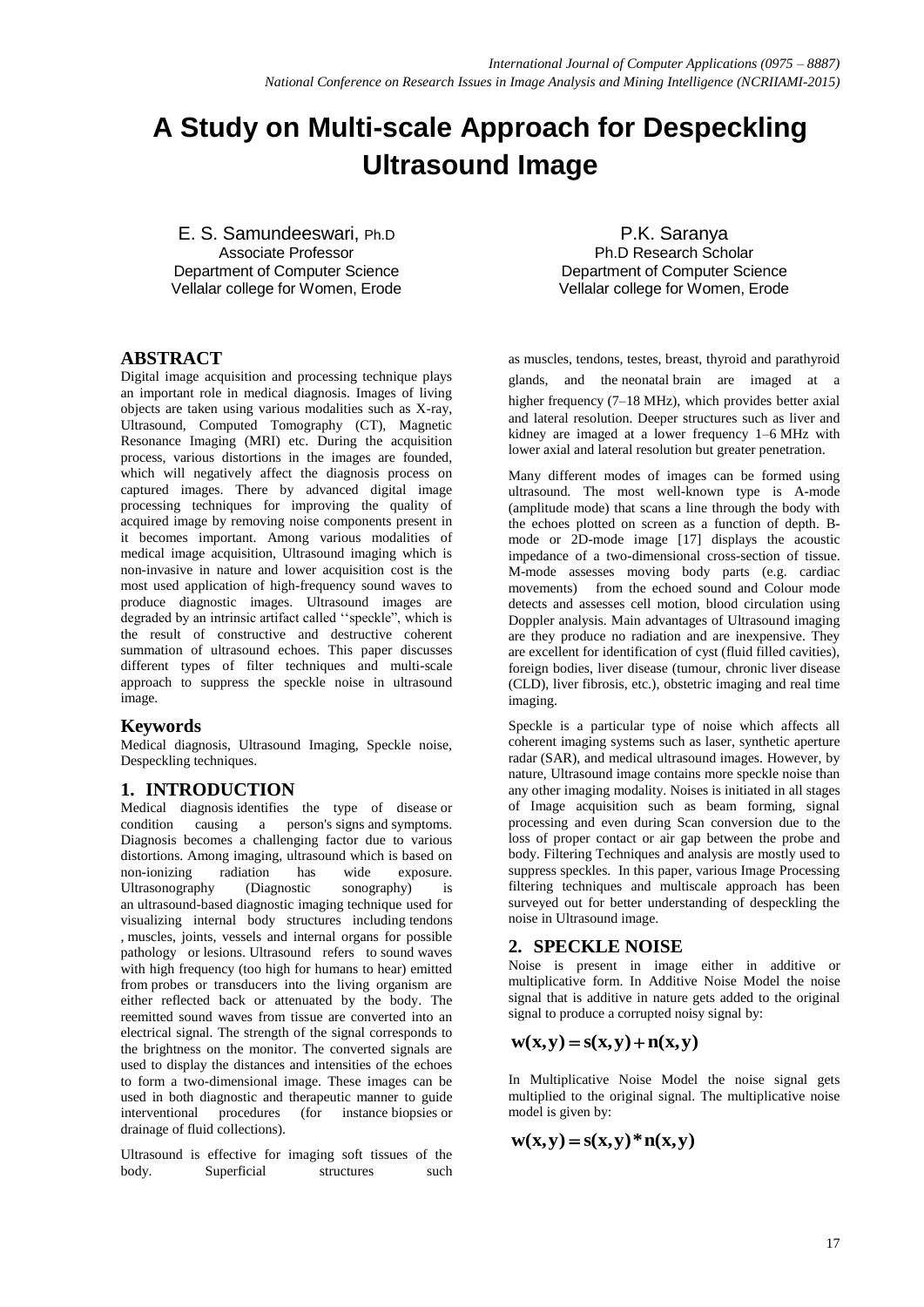where,  $s(x,y)$  is the original image and  $n(x,y)$  denotes the noisy values introduced to produce the corrupted image  $w(x,y)$  at  $(x,y)$  pixel location. Various types of Multiplicative noise seen in digital images are: impulsive or random noise, Gaussian noise, frequency noise and speckle noise [27]. Impulsive noises are introduced when the sensor picks up the saturated image due to improper transmission in signal. Then the value of the pixel may result in high or low. Gaussian noise shows little variation in the image due to sensor gain, low quantization in digitization, etc. Frequency noise is characterized by the interference of a signal which joins the image at a certain frequency. In all cases, noise always implies a sudden change in an image's intensity level.

Speckle noise is multiplicative noise that displays a granular pattern due to the dispersion of the electromagnetic waves caused by the transducer. This noise degrades the fine details and edge definition and limits the contrast resolution by making it difficult to detect small and low contrast lesions in body. Speckle noise has constructive and destructive interference with image which is shown as bright and dark dots.

Speckle noise inherits the property of ultrasound image and reduces the image resolution and contrast, which affects the diagnostic value of this imaging modality [7]. Therefore, despeckling is a very important preprocessing step for filtering speckle [5,26,15] without affecting important features of the image.

## **3. PERFORMANCE MEASURES**

The image quality is measured after the enhancement by comparing with the original image using standard metrics like Mean Square Error (MSE), Root Mean Square Error (RMSE), Signal to Noise Ratio (SNR), and Peak Signal to Noise Ratio (PSNR) [3,25,28]. The peak signal-to-noise (PSNR) and normalized mean square error (NMSE) are used to evaluate the results of the discrete wavelet methods. The SNR is used to evaluate the smoothness, as observed in homogeneous regions of an image (speckle region).

Given a noise-free m×n monochrome image I and its noisy approximation K, MSE is defined as:

$$
MSE = \frac{1}{mn} \sum_{i=0}^{m-1} \sum_{j=0}^{n-1} [I(i,j) - K(i,j)]^2
$$
  
\n
$$
PSNR = 10. \log_{10} \left( \frac{MAX_1^2}{MSE} \right)
$$
  
\n
$$
= 20. \log_{10} \left( \frac{MAX_1}{\sqrt{MSE}} \right)
$$
  
\n
$$
= 20. \log_{10} (MAX_1) - 10. \log_{10} (MSE)
$$

 $MAX_{I}$  is the maximum possible pixel value of the image. When the pixels are represented using 8 bits per sample, then  $MAX_I$  is 255.

$$
SNR = 10. \log_{10} \left( \frac{\sigma^2 \text{signal}}{\sigma^2 \text{noise}} \right)
$$

Where  $\sigma$  is the variance of signal and noise.

# **4. DESPECKLING TECHNIQUES**

In recent years, much interest has been focused on the post-formation filtering methods applied directly in the original images. Different types of image processing and soft computing techniques [1-26]are exist for enhancing the quality of Ultrasound scanned image. This section analyses various de-speckling techniques using Filters, Multi-scale image enhancement and soft computing techniques.

Image processing filters are mainly used for smoothing (low frequencies) the image, or enhancing and detecting edges (high frequencies) in the image. An image can be filtered either in the frequency or the spatial domain.

# **4.1 Filters**

## *4.1.1. Spatial domain Filters*

The spatial domain [27] deals with the image matrix of normal image I, in which a change in pixel position in Image directly projects to a change in 2D or 3D space. Distances in I (in pixels) correspond to real distances (*e.g.* in meters) in S. Image features with high spatial frequency (such as edges) are those that change greatly in intensity over short image distances.

Gaussian averaging, mean, median, Local Region filter, Lee and Diffusion Filter, Wiener filter are applicable to all type of images for reducing speckle noise. These filters are low pass filters that remove the sudden change of intensity value replacing the suspected values with a local average or some similar local measures.

- (a) Mean filtering : It is a simple, easy and instinctive method for smoothing images[4] by reducing the noise*.* It reduces the amount of intensity variation between one pixel and its neighbors. The idea of mean filtering is to replace each pixel value in an image with the mean (`average') value of its neighbors, including its value. It helps in eliminating pixel values which are unrepresentative of their surroundings. Mostly  $3\times3$  square kernel is used.
- (b) Median Filtering : It replace the pixel value with the median of neighboring pixel values[13]. The median is calculated by first sorting all the pixel values from the surrounding neighborhood into numerical order and then replacing the pixel being considered with the middle pixel value.
- (c) Gaussian Filter : It is a 2-D convolution smoothing operator[13,27] used to `blur' images and remove detail and noise. It is similar to the mean filter, but it uses a different kernel that represents the shape of a Gaussian (`bell-shaped') hump.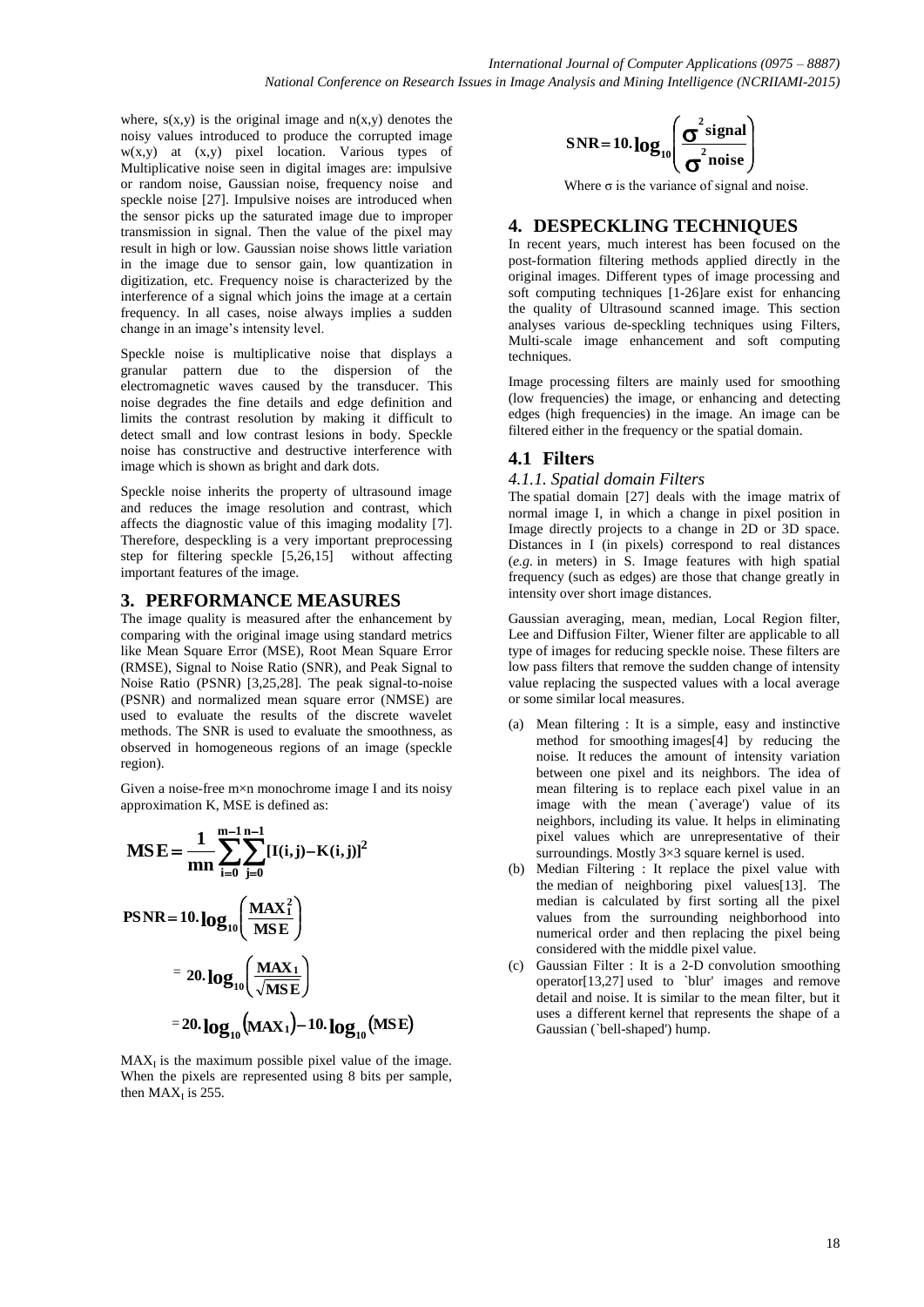The Gaussian distribution in 1-D has the form:



where  $\sigma$  is the standard deviation of the distribution and X the distribution of mean.

- (d) Wiener Filter : The Wiener filter can be used to deblur an image and filter out the noise from the corrupted signal. It is based on a statistical approach and linear time-invariant filtering. It minimizes the mean square error between the estimated random process and the desired process in image.
- (e) Adaptive Filtering: An adaptive filter is a system with a linear filter that has a transfer function controlled by variable parameters and a means to adjust those parameters according to an optimization algorithm. It preserves edges and other high frequency parts of an image. It works best when the noise is constant-power ("white") additive noise, such as speckle noise.

Eveline Pregitha et al.[6] compared and evaluated the performance of various filters for speckle noise removal in ultrasound fetal image. Out of traditional filters, Adaptive Shock filter gives desirable results in terms of MSE and PSNR. Mohamed Saleh Abuazoum [13] presented an experiment with three filters (Median, Gaussian and Wiener filter) and evaluated the outcomes of medical image de-noising. Their performance is calculated using peak signal-to-noise ratio measure, which shows that Gaussian filter is better than Median and Wiener filter. Bhausaheb Shinde et al.[4] presented, analyzed various filtering techniques like Median Filtering, Adaptive Filtering and Average Filtering, then results are analyzed and compared with standard pattern of noises and quality metrics like Mean, and Standard deviation are used. It was observed that the choice of filtering techniques for denoising the medical images depends on the type of noise. This study shows that Median filter works better to despeckle noise in Cancer images.

#### *4.1.2. Frequency domain Filters*

The frequency domain [27] is a space in which each image value in image I at position S (2D or 3D) represents the amount that the intensity values in image I vary over a specific distance/time related to S. In the frequency domain, changes in image intensity values correspond to changes in the spatial frequency.



**Figure 1: Frequency Domain**

Figure 1 shows the frequency filtering process by transforming the image into the frequency domain, multiplying it with the frequency filter function and retransforming the result into the spatial domain. A signal can be converted from time function (time domain) into a sum of sine waves of different frequencies (frequency domain) using mathematical operators called transforms. Transformation can be done by Fourier series, Fourier transformation, Laplace transform and Z transform.

#### *Fourier Transform:*

The operation usually takes an image and a filter function in the Fourier domain[27]. This image is then multiplied with the filter function in a pixel-by-pixel fashion:

## $G(k,l) = F(k,l) * H(k,l)$

where  $F(k, l)$  is the input image in the Fourier domain, H(k,l) the filter function and G(k,l) is the filtered image. To obtain the resulting image in the spatial domain,  $G(k,l)$  has to be re-transformed using the inverse Fourier Transform. Lowpass, Highpass, Bandpass, Butterworth filter etc are different types of filters that can be used for despeckling ultrasound images.

(a) A low-pass filter attenuates high frequencies and retains low frequencies unchanged. This results in smoothing the image as the blocked high frequencies correspond to sharp intensity changes. correspond to sharp intensity changes. (b) A highpass filter yields edge enhancement or edge detection in the spatial domain, because edges contain many high frequencies.

(c)A bandpass attenuates very low and very high frequencies (combination), but retains a middle range band of frequencies. Bandpass filtering can be used to enhance edges by suppressing low frequencies and reduce the noise by attenuating high frequencies.

Suganya Devi et al.[25] compared various filtering techniques like Weiner filter, Bayes wavelet filtering and Morphological filtering. Ultimately, the quality of enhanced image is measured by statistical quantity parameters like PSNR, RMSE and ENL (Equal Number of Look). It was found that Morphological filtering performs well. Juan L. Mateo et al. [9] compared algorithms and methods such as Median(Adaptive weight median filtering), Fourier(ideal, butterworth), Wavelet transform and Homomorphic filtering for smoothing existing noise in medical images.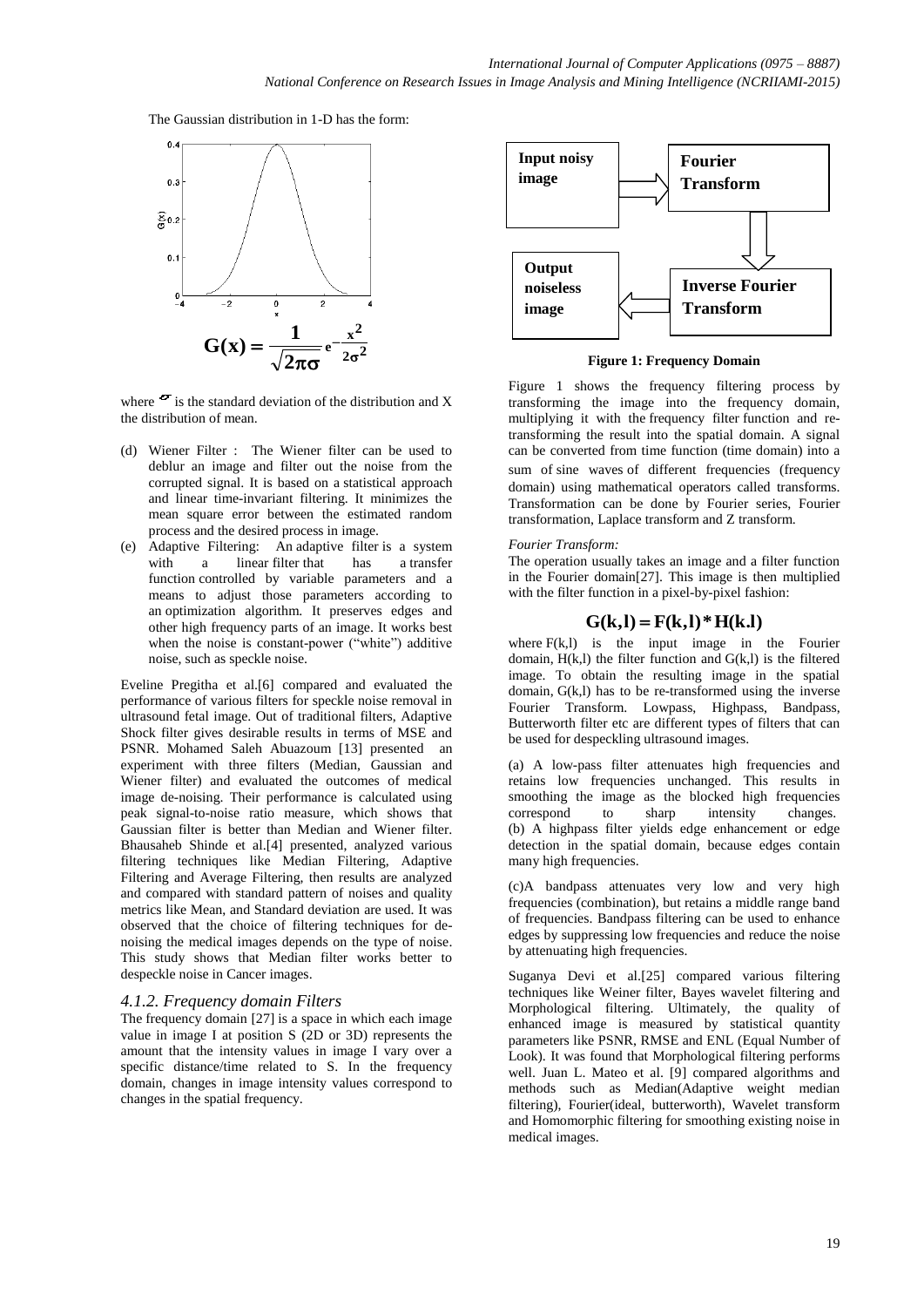## **4.2 Multi-Scale Image Enhancement**

Multi-scale approaches typically transform the original monochrome image into a multi scale or resolution hierarchy representation. The most common multiresolution transform is Wavelet transform.

#### *Wavelet transforms*

A wavelet [28] is a wave-like oscillation in which its amplitude starts from zero, and it increases or decreases from zero. It is a mathematical function used to divide a given function or continuous-time signal into different scale components. It is used to extract needed information from signals and images. A wavelet transform is the representation of a function by wavelets. Wavelet Transform is a powerful tool of signal used to preserve the edges of image.

Wavelet transforms are classified into discrete wavelet transforms (DWTs) and continuous wavelet transforms (CWTs) [28]. All wavelet transforms will be in the form of time-frequency representation for continuoustime (analog) signals. CWTs operate over every possible scale and translation whereas DWTs use a specific subset of scale and translation values or representation grid. DWT use discrete-time filterbanks. These filterbanks are called the wavelet and scaling coefficients in wavelets.

*Discrete Wavelet Transform* **(DWT)** [11] of noisy image consist of small number of coefficients having high SNR (signal-to-noise ratio) and large number of coefficients having low SNR. These small coefficients can be thresholded without affecting the significant features of the image. Wavelet thresholding is a signal estimation technique that exploits the capabilities of Wavelet transform for signal denoising. It removes noise by killing coefficients that are irrelevant relative to some threshold. Thresholding the Wavelet coefficients are commonly called Wavelet Shrinkage. Multi scale thresholding is the process of applying a threshold at the high pass components at different scales of the multiresolution decomposed image. Figure 2 shows the stages in wavelet transform for Noise Reduction in Ultra Sound Images [16]:

- i. Input Noisy image : Construct Multiplicative noise model
- ii. Wavelet transformation of noisy image
- iii. Estimation : Calculate variance of noise, weighted variance of signal , threshold value of all pixels and sub band coefficients
- iv. Take inverse DWT to do the despeckling of Ultrasound images.
- v. Output denoised image



**Figure 2 : Image despeckling using Wavelet Transform**

**1.** *Discrete Wavelet transform* **[20**] : The noisy image is read as input and are recursively divided into 4 quadrants by applying low-pass and high pass spatial filtering along horizontal and vertical directions.

| $LL^3$<br>$HL^3$ | $LH^3$<br>HH <sup>3</sup> | LH <sup>2</sup> | LH <sup>1</sup> |
|------------------|---------------------------|-----------------|-----------------|
| $HL^2$           |                           | HH <sup>2</sup> |                 |
| $HL^1$           |                           |                 | HH <sup>1</sup> |

**Figure 3: 3 level -Discrete Wavelet Transform**

#### **1, 2, 3 - decomposition level, H - High Frequency Bands, L - Low Frequency Bands One level of the transform:**

The DWT of a signal  $\chi$  is calculated by passing it through a series of filters [28]. First it is passed through a low pass filter with impulse response  $\boldsymbol{q}$  resulting in a convolution of the two:

$$
\mathbf{y[n]} = (\mathbf{x}^*\mathbf{g})[\mathbf{n}] = \sum_{\mathbf{k}=-\infty}^{\infty} \mathbf{x}[\mathbf{k}] \mathbf{g}[\mathbf{n}-\mathbf{k}]
$$

Then the signal is decomposed simultaneously using high-pass filter  $\hat{h}$ . The  $\hat{h}$  produces the detail coefficients and *g* produces approximation coefficients. The two filters that are related to one another are called quadrature mirror filter. While filtering half of the samples are discarded.

$$
y_{low}[n] = \sum_{k=-\infty}^{\infty} x[k]h[2n-k]
$$

$$
y_{high}[n] = \sum_{k=-\infty}^{\infty} x[k]g[2n-k]
$$

The filter outputs are then sub sampled by 2 with the sub sampling operator  $\downarrow$  and the above summation is written as

$$
y_{low} = (x * g) \downarrow 2
$$
  

$$
y_{high} = (x * h) \downarrow 2
$$

Wavelet coefficients are obtained on each level. Then the noise variances are estimated from noisy image and threshold values are calculated using various threshold selection rules or shrinkage rules. Next soft or hard thresholding functions are applied to noisy coefficients. Finally the inverse DWT are performed to reconstruct the denoised image.

#### **Cascading level and Filter banks:**

The above decomposition is repeated further [28] and the approximation coefficients at each level is decomposed with high and low pass filters and then down-sampled. It is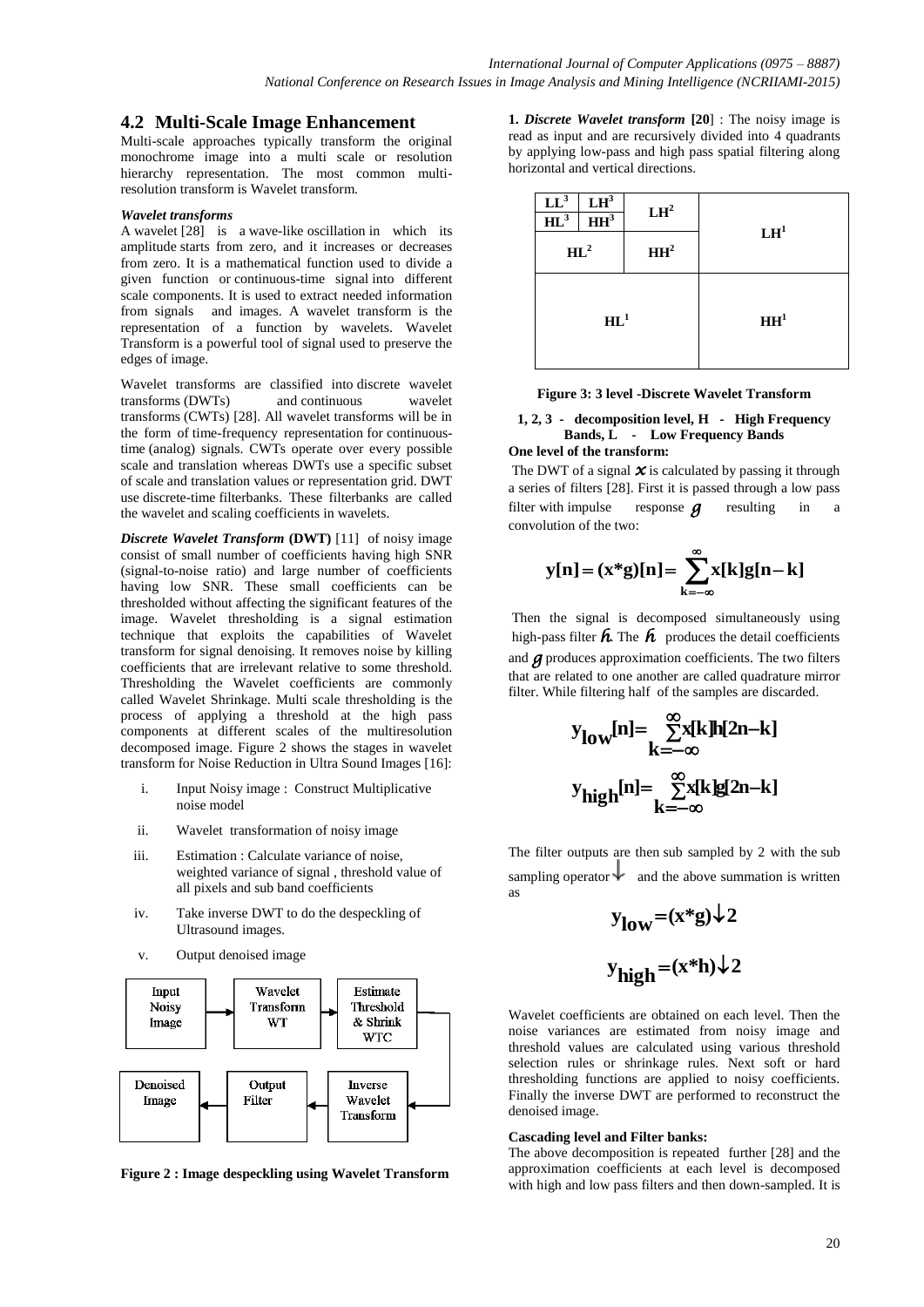represented as a binary tree with nodes representing a subspace with a different time-frequency localisation. The tree is called as a filter bank.



**Figure 4 : 3 level – Filter bank**

At each level, the signal is decomposed into low and high frequencies. During decomposition process the input signal must be a multiple of  $2^n$  where  $\boldsymbol{n}$  is the number of levels.

**2**. *Wavelet Thresholding :* Threshold plays an important role in the denoising process [20]. It finds an optimum threshold value. A small threshold value will retain the noisy coefficients whereas a large threshold value leads to the loss of coefficients that carry image details. The two types of thresholding techniques used for denoising are:

*Hard Thresholding:* Hard threshold will suppress or retain procedure and is more intuitively appealing. Sometimes pure noise coeffiecients may pass the hard threshold. It is mainly used in medical image processing.



**Figure 5 : Original and Hard & Soft thresholded signal**

*Soft Thresholding***:** Soft threshold shrinks coefficients above the threshold in absolute value. The false structure in hard thresholding can be overcomed by soft thresholding. Important features characterized by large wavelet coefficient across scales are identified.

**3.** *Wavelets Haar wavelet* [14, 28] is a sequence of rescaled "square-shaped" functions which allows a target function over an interval to be represented in terms of an orthonormal function basis. *Daubechies Wavelet* - Ingrid Daubechie wavelet is the first wavelet family which has set of scaling function which is orthogonal [20]. This wavelet

has finite vanishing moments. Daubechies wavelets have balanced frequency responses but non-linear phase responses. Daubechies wavelets are useful in noise removal of image processing because of its property of overlapping windows and high frequency coefficient spectrum reflect all high frequency changes. Daubechies family wavelets are written as dbN, where N is the order, and db is the "surname" of the wavelet. The db1 wavelet is the same as Haar wavelet. The Haar, Daubechies, Symlets and Coiflets are compactly supported orthogonal wavelets. These wavelets along with Meyer wavelets are capable of perfect reconstruction. The Meyer, Morlet and Mexican Hat wavelets are symmetric in shape.



**Figure 6 : 1st –Haar , 2nd –Daubechies & 3rd –Coifelts Wavelets**

Mariana Carmen Nicolae et al. [12] described the wavelet transform that gives better result than median and homomorphic Wiener filtering methods for despeckling ultrasound images. In order to realize a fair comparison, the same analysis for three frequency values is used. Sudha et al.[24] presented DWT Discrete wavelet-based thresholding scheme for noise suppression in ultrasound images. Quantitative and qualitative comparisons of the results are obtained to demonstrate the higher performance for speckle reduction. Jaspreet kaur et al.[7] presented a study on various techniques for speckle noise removal in biomedical applications, such as Spatial and frequency domain filter, wavelet based multiresolutional analysis (Haar, Coiflets and Symlets) and thresholding function. Anutam et al.[3] compared filters and various wavelet based methods and showed that wavelet based Bayes shrinkage method outperforms other methods in terms of PSNR and MSE.

# **4.3 Soft Computing Techniques**

Soft computing principles like Artificial Neural Networks (ANN), Genetic Algorithms (GA) Fuzzy Logic (FL) and other soft computing techniques are used in designing algorithms for speckle noise reduction in medical ultrasound images. Alamelumangai et al.[1] presented a novel memetic based approach to optimize neuro fuzzy system for reducing this speckle noise in sonogram images. The system uses a 5 layer feed forward neural network with 5 input parameters representing the  $5\times5$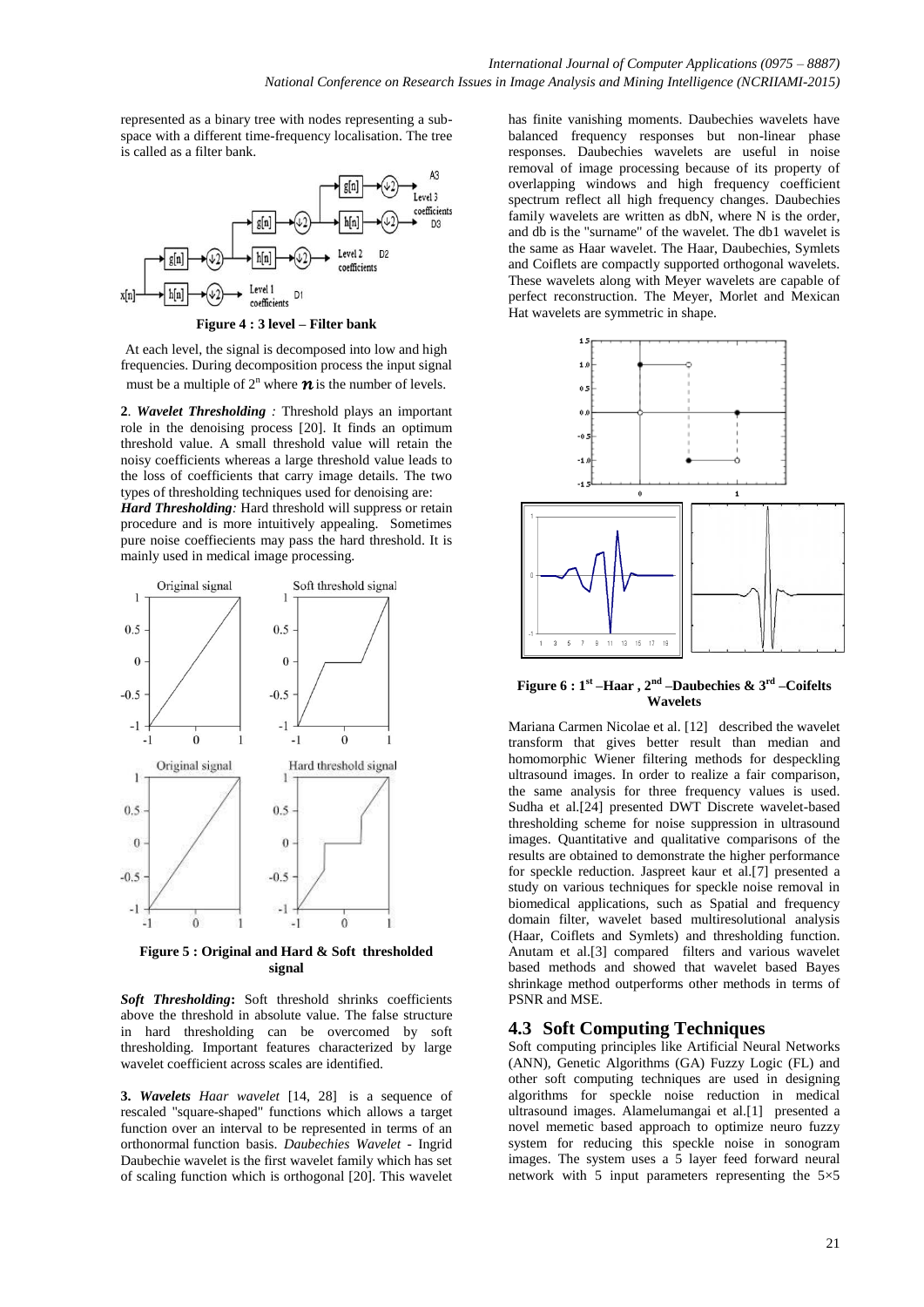window pixel. These are the fuzzy values which are optimized by memetic algorithm (MA) and fed into the system as input parameters. Alamelumangai et al.[2] proposed another efficient method for diagnosing the breast cancer cells in women . The Fuzzy C-Means clustering system identifies various important artifacts, such as cyst, tumor and micro calcifications. Their system suppresses speckle noise and further extended to FCM class 2 non-homogeneous images. Manpreet Kaur et al. [10] showed that three layer feed forward neural network and its optimization with particle swarm optimization (PSO) changes the weights to achieve minimum mean square error in the image yields better results than the Back propagation algorithm. To measure the quality of image, statistical parameters such as MSE and PSNR are calculated.

## **5. FUTURE RESEARCH**

This study describes various filtering techniques that have been applied so far. Despeckling techniques needs to balance the image pixel intensity between noise suppression and loss of information, which is something that experts are very concerned about. It is, therefore, desirable to keep as much important information as possible in image. The majority issue of speckle reduction techniques concerns about affecting the quality of the processed images. Most of the despeckling filtering algorithms are empirically estimated. It does not enhance the edges, but only inhibit smoothing near the edges.

Almost different evaluation criteria such as MSE, PSNR, SNR, etc. are used for evaluating the performance of despeckle filtering. Therefore additional quantitative criteria like texture analysis and classification, image quality evaluation metrics, and visual assessment by experts could be investigated in future.

## **6. CONCLUSION**

The study focused on different filtering techniques and soft computing algorithms that are currently used to suppress speckle noise in medical ultrasound images. The comparative study of noise suppression methods leads a way to identify new methods to enhance noise-free synthetic image for diagnosis than the existing one. The quantitative performance measures must be computed to show better solution.

# **7. REFERENCES**

- [1] Alamelumangai. N, Dr. DeviShree. J, "An Ultrasound Image Preprocessing System Using Memetic ANFIS Method", International Conference on Biology, Environment and Chemistry IPCBEE vol.1 (2011), IACSIT Press, Singapore.
- [2] Alamelumangai, N, Dr. DeviShree. J, "Novel Fuzzy Technique for Cancer Detection in Noisy Breast Ultrasound Images", American Journal of Applied Sciences 9 (5): 779-783, ISSN 1546-9239, 2012.
- [3] Anutam and Rajni, "Comparative analysis of filters and wavelet based thresholding methods for image denoising", The international journal of multimedia and its application (IJMA), vol 6- No 3, June 2014.
- [4] Bhausaheb Shinde, Dnyandeo Mhaske, Machindra Patare, A.R. Dani , "Apply Different Filtering Techniques To Remove The Speckle Noise Using International Journal of Engineering Research and Applications (IJERA)

ISSN: 2248-9622 www.ijera.com Vol. 2, Issue 1,Jan-Feb 2012, pp.1071-1079.

- [5] Burckhardt C.B., "Speckle in Ultrasound B Mode Scans", IEEE Trans. Sonics Ultrasonics 1978;25:1-6.
- [6] Eveline Pregitha. R., Dr. V. Jegathesan and C. Ebbie Selvakumar "Speckle noise reduction in ultrasound fetal images using edge preserving adaptive shoch filters",International Journal of Scientific and Research Publications, Volume 2, Issue 3, March 2012 - ISSN 2250-3153.
- [7] Hiremath Prema. P.S, Akkasaligar . T and Sharan Badiger, "Speckle noise reduction in medical Ultrasound images", Advancements and Advancements and Breakthroughs in Ultrasound Imaging, pages 201- 242; ISBN InTech, Janeza Trdine 9, 51000 Rijeka, Croatia.
- [8] Jaspreet kaur , Rajneet kaur , "Speckle Noise Reduction in Ultrasound Images Using Wavelets: A Review", International Journal of Advanced Research in Computer Science and Software Engineering, Volume 3, Issue 3, March 2013 ISSN: 2277 128X
- [9] Juan L. Mateo, Antonio Fernández-Caballero, "Finding out general tendencies in speckle noise reduction in ultrasound images", Expert Systems with Applications 36 (2009) 7786–7797.
- [10] Er. Manpreet Kaur and Er. Danvir Mandal, "Speckle noise Reduction in Medical Ultrasound images using Particle Swarm Optimization with Artificial Neural Networks: Comparative Approach", International Journal of Computer Science and Communication Vol. 2, No. 2, July - December 2011, pp. 543-547.
- [11] Er. Manpreet Kaur, Er. Gagndeep Kaur, " A Survey on Implementation of Discrete Wavelet Transform for Image Denoising",International Journal of Communications Networking System, ISSN: 2278- 2427,Vol 02, Issue 01, June 2013.
- [12] Mariana carmen nicolae, Luminiţa moraru, Laura onose, "Comparative Approach for Speckle Reduction in Medical Ultrasound images", ROMANIAN J. BIOPHYS., Vol. 20, No. 1, P. 13–21, Bucharest, 2010.
- [13] Mohamed Saleh Abuazoum "Efficient Analysis Of Medical Image De-Noising For Mri And Ultrasound Images", Masters thesis, Universiti Tun Hussein Onn Malaysia, January 2012.
- [14] Nishtha Attlas, Dr. Sheifali Gupta, "Wavelet Based Techniques for Speckle Noise Reduction in Ultrasound", Int. Journal of Engineering Research and Applications www.ijera.com ISSN : 2248-9622, Vol. 4, Issue 2( Version 1), February 2014, pp.508-513 512.
- [15] Prager R.W., Gee A.H., Treece G.M., and Berman L., "Speckle detection in ultrasound images using first order statistics", GUED/ F-INFENG/TR 415, University of Cam‐bridge, Dept. of Engineering, July, 2002: 1–17.
- [16] Prashant R. Deshmukh , Milindkumar V. Sarode , "Reduction of Speckle Noise and Image Enhancement of Images Using Filtering Technique", International